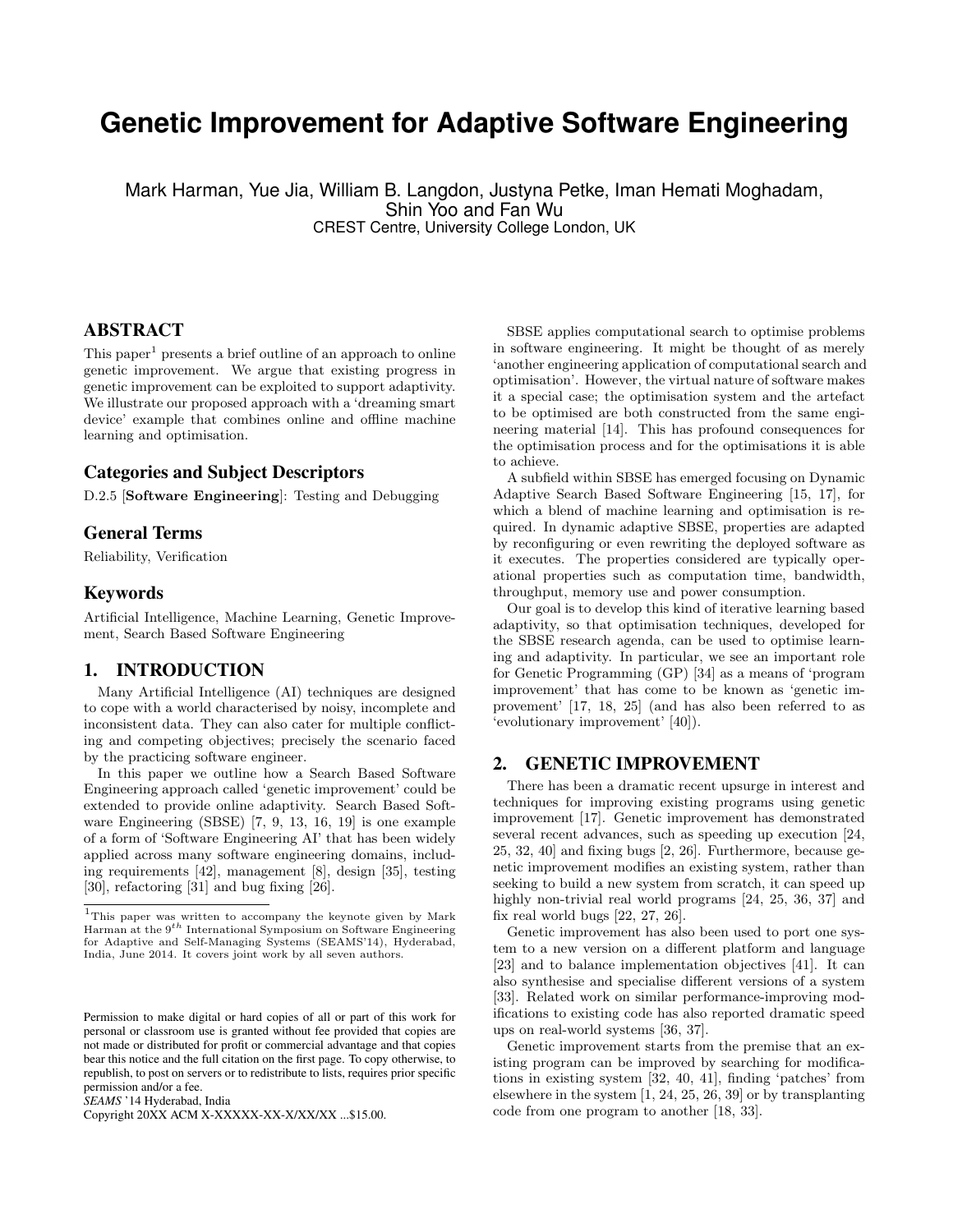#### 3. ONLINE GENETIC IMPROVEMENT

Recent breakthroughs in genetic improvement make it tempting to speculate on whether 'online' genetic improvement may now lie within our grasp. The remainder of this paper sketches possible ways in which this might be realised.

#### 3.1 Exposing Implicit Parameters

We first propose to search for expressions over internal program variables that are sensitive to operational properties of interest so that we might expose these variables as 'tuning parameters' [6, 20]. For instance, suppose we seek to improve response time for a device, a property that can be measured as a function of the input vector to the program. We could search for arithmetic and logic expressions in the program (right hand sides of assignments, actual parameters, conditional and loop predicates etc). The expressions we seek are those which, when mutated by GP, will have an effect on response time.

Having identified these expressions, we can refactor the program to make the values of these expressions 'tunable'. That is, we expose the internal program variables on which these expressions depend, so that they can become additional parameters to the program. The system will thereby acquire an extended input space that includes exposed 'input' parameters.

Observe that tuning may (often) change the semantics of the program and thereby cause the parameter choice to be rejected. The interesting problem is thus to find the choices of parameters and their values that yield a program that is acceptably faithful to the original's semantics, while improving the non-functional property of interest. These values can be found (learned) by optimisation, as with other examples of parameter tuning using SBSE [28, 38].

Human programmers might reject changes made by any automated programming technique. If they feel that they have little understanding or control there will be a natural reluctance to 'trust the optimiser'. Automated programming approaches such as ours thus raise the question 'will the machine generated code be maintainable?' [10]. Fortunately, since parameters already embody a degree of encapsulation, the human merely need understand the parameters exposed by our approach and can choose to accept some and reject others. Our approach could thus be thought of as a dialog between the human and machine about the design of the 'adaptive interface'.

We envisage two distinct classes of user: programmers and endusers. Programmers will be concerned with maintaing the system and will use the explored parameters as a design dialog. We speculate that a variant of Aspect Oriented Programming (AOP) [21] might prove to be one way to introduce such tunable adaptivity into an existing software system. The traditional aim of AOP was to separate 'cross-cutting' concerns, but it can also be used to extract aspects from non-aspectual code [4] in much the way we propose here.

End users might also be able to exploit the advantages of parameter exposition. Clearly, we would require an intuitive way to communicate the options exposed. The user will need to be able to indicate which operational characteristics matter. They would want a simple, effective and alwaysavailable option to revert to the unoptimised version. These are well-known challenges for the software personalisation community, on which we might draw inspiration.



Figure 1: Our approach to offline learning and optimisation with online deployment for adaptivity.

Our overall approach is illustrated in Figure 1. The approach consists of offline learning and optimisation and subsequent online adaptive selection and deployment of learned optimisations.

#### 3.2 Illustrative Example: Dreaming Devices

In some scenarios optimisation might be undertaken in real time. This would be particularly challenging due to the tight time bounds inherent in real-time adaption. However, in this paper we wish to focus on the many scenarios we envisage for dynamic adaptive SBSE and online genetic improvement in which there is a longer optimise-and-adapt cycle. We believe such longer optimised adaptivity cycles map well onto current and likely future use-cases. This has the significant technical advantage that it offers considerably more computational time to develop learned optimisation.

Imagine the scenario in which a device such as a smartphone has two modes of operation: 'normal' and 'charging'. In normal operational mode, the device is not connected to a power source, while in the other, it is charging. The charging process might take place overnight, while the device's user sleep or in other periods where the user is disengaged from the device. We use the term 'overnight' to make the scenario more concrete, but this period refers to any time during which the user is disengaged and power is available for learning optimisation. During an overnight charging cycle there is no need to optimise the power consumption, but such optimisation becomes more important during normal operational mode. This instantiation of our approach is depicted in Figure 2.

We propose to augment the device with a background process that runs during normal operational mode, to collect data that can subsequently be used in an 'overnight learning cycle'. During the overnight cycle, the data collected during the daytime operation can be used as a source of training data to optimise performance for subsequent operation. Since the device is not in normal use during the overnight cycle and since there is plenty of power available during this cycle, this is surely the ideal opportunity for optimisation learning.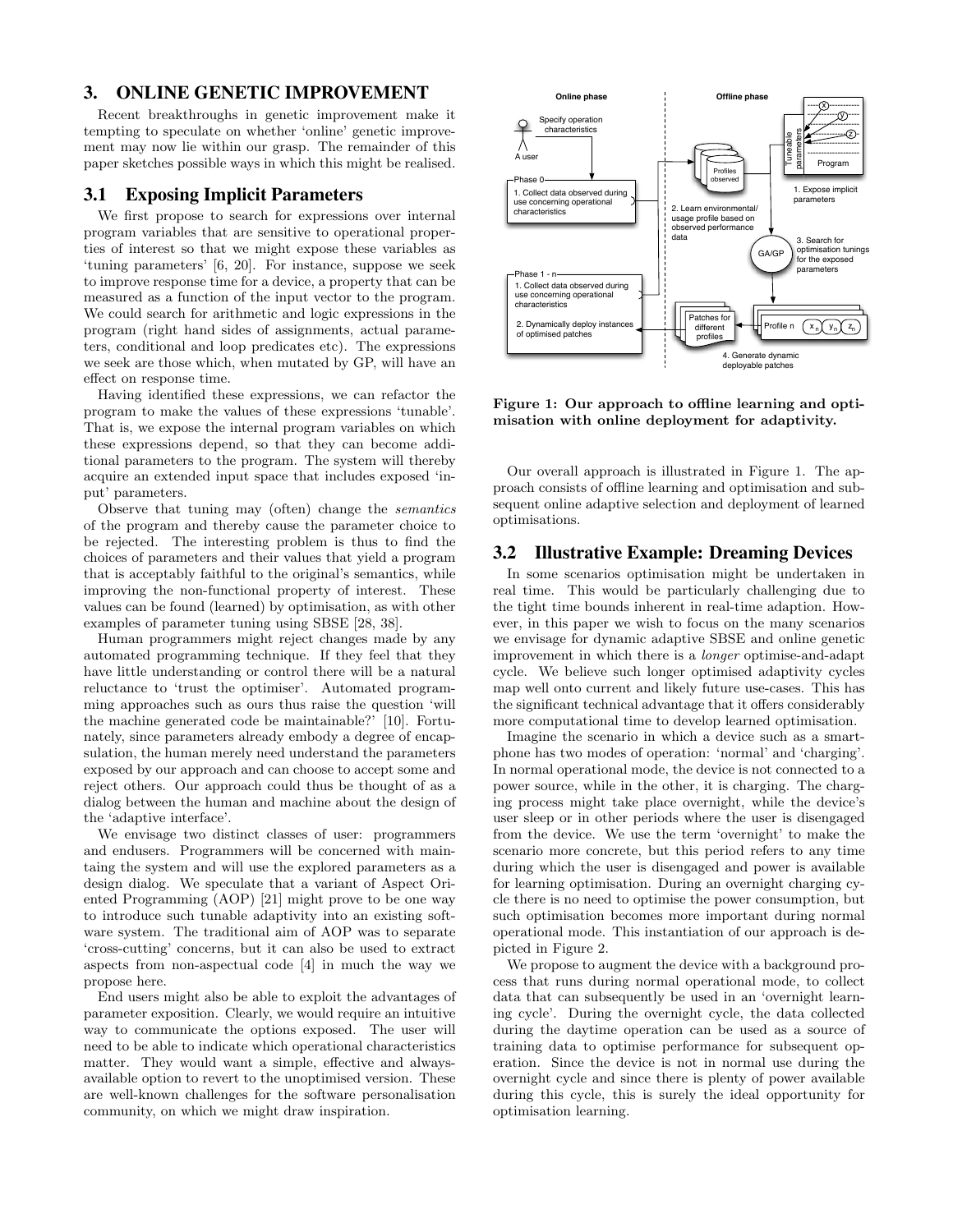

Figure 2: Our approach applied to dynamic adaptive optimisation of smart devices.

Humans may learn overnight during sleep cycles by replaying the day's events; a process we call 'dreaming'. In the same way, our device might also learn from the observations made during normal operational use. Allowing a little poetic license, we might even claim that we would have created a kind of 'dreaming device' that learns during its sleep cycle by replaying the events of the day. It might even prove interesting, entertaining (and perhaps even informative) to switch on the device's screen and directly observe this dream state.

There are many challenges in achieving such a 'dreaming device' learning process: Data collection needs to be an unobtrusive background process. The overnight learning process might be designed specifically to reduce daytime power and therefore the costs of data collection would have to be amortised into the overall resource reduction achieved.

Such 'dreaming' is an offline learning technique that can subsequently be used to dynamically adapt the device as it is used. The natural cycle and rhythm of operation affords a considerable period for optimisation: typically something in the region of 6 to 8 hours during overnight charging cycle.

There are many other examples of systems where similar periods of time might be available for the learning and optimisation process, yet the overall approach would still offer online dynamic adaptive optimisation. Even an 'old fashioned' desktop application might be augmented with an overnight learning optimisation process. On-board systems on commercial and private vehicles might also be able to avail themselves of an overnight learning optimisation phase; the vehicle may be stationary for much of its life, offering opportunities for optimisation.

Web-based systems, providing services to customers, might also be able to find opportunities for optimisation during operation. These systems have no overnight mode. They are typically the subjects of a theoretical requirement for continual availability. However, using profiling, we might hope to find evidence for obvious exploitable periods of likely 'quiet usage', during which learning and optimisation can take place.

Of course, predictive models, such as these, that are able to determine when exploitable quiet periods are likely to occur would be very useful. Indeed, learning when the learning phase might best take place is also an example of the learning optimisation process.

Concepts of self-adaptive and autonomic computing are certainly not new [3, 12, 29]. Much work has also already been done on machine learning for adaptivity. For instance, the problem of trading disk idle time, power consumption and spin-up latency has been studied and developed over two decades [5]. Our vision of online genetic improvement, briefly set out here, is not without challenges, many of which will be familiar to researchers working on adaptivity in general.

It is also encouraging to note that the number of changes, being small, lies within the realms of 'discoverability': empirical analysis of nearly half a billion lines of code by Gabel and Su [11] showed that a programmer has to write at least six lines of code before what they create is original (up to variable renaming). This is to be contrasted with the observation that only 7 lines needed to be changed in order to produce a factor 70 speedup using genetic improvement in a recent case study [25].

Acknowledgement: Thanks to John Shawe-Taylor for comments on drafts of this paper. This work is part supported by the EPSRC DAASE and GISMO projects.

# 4. REFERENCES<br>[1] A. Arcuri, D. R. White

- [1] A. Arcuri, D. R. White, J. A. Clark, and X. Yao. Multi-objective improvement of software using co-evolution and smart seeding. In  $7<sup>th</sup> International Conference on$ Simulated Evolution and Learning (SEAL 2008), pages 61–70, Melbourne, Australia, December 2008. Springer.
- [2] A. Arcuri and X. Yao. A Novel Co-evolutionary Approach to Automatic Software Bug Fixing. In Proceedings of the IEEE Congress on Evolutionary Computation (CEC '08), pages 162–168, Hongkong, China, 1-6 June 2008. IEEE Computer Society.
- [3] N. Bencomo, A. Belaggoun, and V. Issarny. Dynamic decision networks for decision-making in self-adaptive systems: a case study. In  $8^{th}$  International Symposium on Software Engineering for Adaptive and Self-Managing Systems (SEAMS'13), pages 113–122, San Francisco, CA, USA, 2013.
- [4] D. Binkley, M. Ceccato, M. Harman, F. Ricca, and P. Tonella. Tool-supported refactoring of existing object-oriented code into aspects. IEEE Transactions on Software Engineering, 32(9):698–717, 2006.
- [5] T. Bisson, S. A. Brandt, and D. D. E. Long. A hybrid disk-aware spin-down algorithm with I/O subsystem support. In  $26^{th}$  IEEE International Performance Computing and Communications Conference (IPCCC 2007), pages 236–245, New Orleans, Louisiana, USA, 2007. IEEE Computer Society.
- [6] N. Brake, E. Dancy, M. Litoiu, and V. Popescu. Automating discovery of software tuning parameters. In International Workshop on Software Engineering for Adaptive and Self-Managing Systems (SEAMS'08), pages 65–72, 2008.
- [7] T. E. Colanzi, S. R. Vergilio, W. K. G. Assuncao, and A. Pozo. Search based software engineering: Review and analysis of the field in Brazil. Journal of Systems and Software, 86(4):970–984, April 2013.
- [8] F. Ferrucci, M. Harman, and F. Sarro. Search based software project management. In G. Ruhe and C. Wohlin, editors, Software Project Management in a Changing World. Springer, 2014. To appear.
- [9] F. G. Freitas and J. T. Souza. Ten years of search based software engineering: A bibliometric analysis. In  $3^{rd}$ International Symposium on Search based Software Engineering (SSBSE 2011), pages 18–32, 10th - 12th September 2011.
- [10] Z. P. Fry, B. Landau, and W. Weimer. A human study of patch maintainability. In International Symposium on